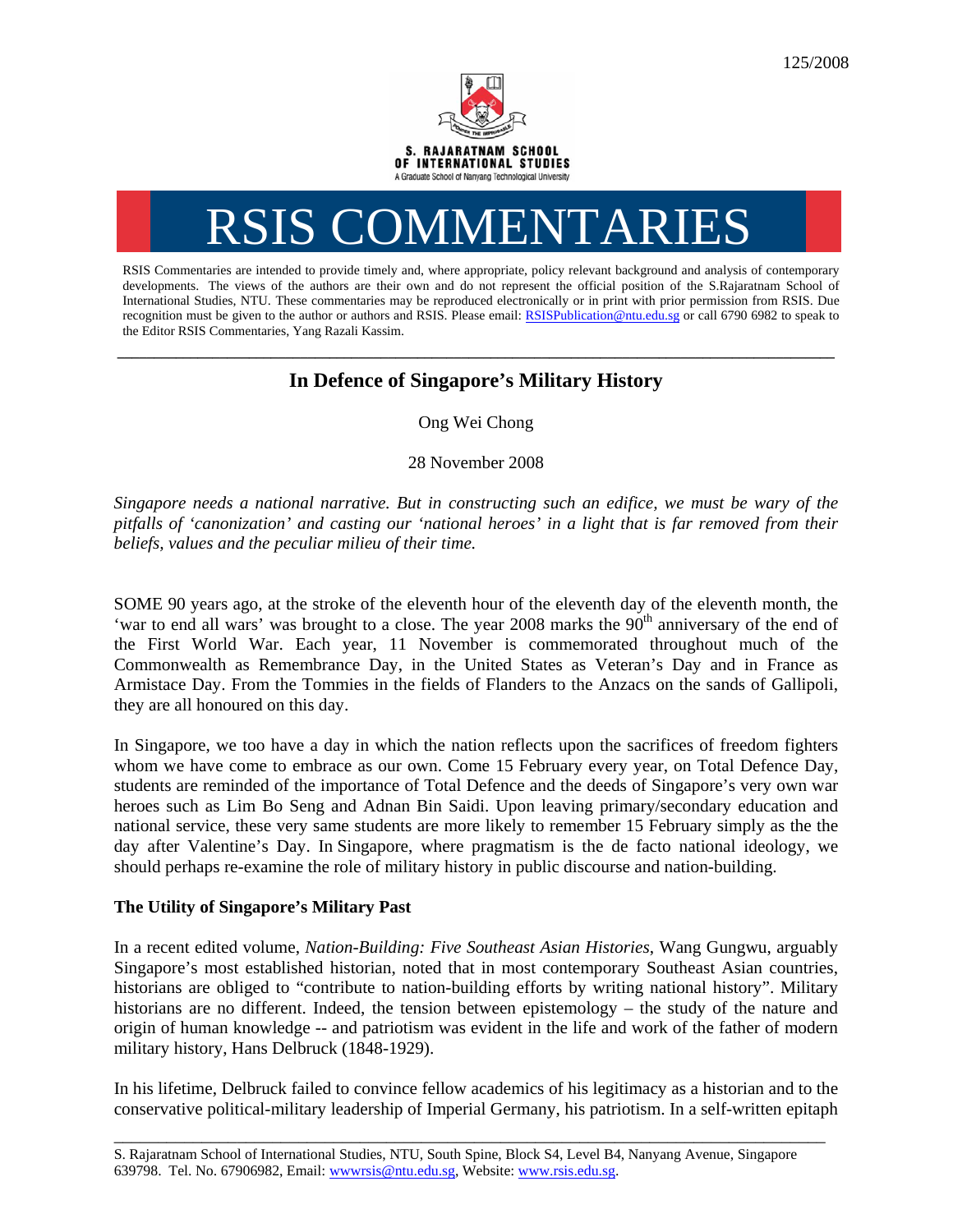on his gravestone, Delbruck proclaimed: "I sought the truth, I loved my country." Can military historians in Singapore afford to seek the 'truth' and be patriots at the same time?

In Singapore, we have come to accept our pre-independence military past as part of our national history, particularly events and personages from the Second World War. Never mind that Lim Bo Seng was an anti-Japanese Chinese patriot loyal to the Kuomintang government of Mainland China and Adnan Bin Saidi was a commissioned officer of the Malay Regiment who died leading a valiant defence of the Pasir Panjang sector of Singapore before the fall of the island to the invading Japanese army. We see ourselves as the legitimate heirs of their martial legacies, reconfigured according to our post-colonial conception of the nation.

Herewith begs the question: Should Singaporean military historians engage in the creation of a national narrative, an endeavour often derided as 'myth-making' and 'non-analytical' by academic historians? More importantly, can home-grown Singaporean military historians, particularly those born and raised in the post-1965 environment afford to be objective and patriots at the same time? Perhaps we can if we consider these three points: context, context and context -- that is, contexts of the past, present and future.

#### **Context of the Past**

From the rebellion of the Trung Sisters against the Han Dynasty in ancient times to the Viet Minh's decisive military victory over the French at Dien Bien Phu in 1954, Vietnamese military history is replete with numerous wars of national liberation. Unlike Vietnam, Singapore does not have the luxury of a usable pre-modern, pre-colonial military past. Neither can Singapore invoke the armies of an anti-colonial revolutionary past. As such, it is perhaps inevitable that in order to construct Singapore's very own military history, we have to draw upon our colonial past.

The caveat is that whatever lessons and analogies drawn must be examined in its relevant context. Students and users of Singapore's colonial military past must be aware that figures such as Lim Bo Seng and Adnan Bin Saidi exist in a specific time and peculiar space. In short, it must be recognized that the strategic circumstances and the socio-economic-political milieu of then and now are very different.

#### **Context of the Present**

In Singapore, we do not have a pure warrior ethos or military families that transcend generations. A martial Spartan-like mentality where every able-bodied young man is expected to 'come home with his shield or on it' is inconceivable and ultimately self-destructive. The Confucian adage 'just as one would not use good iron to make a nail, one does not use a good man to make a soldier' seems to hold true for many Singaporean Chinese families who dream of their offspring as lawyers, doctors and scholars, but rarely as soldiers.

In the context of a manpower-scarce city-state, it is perhaps unsurprising that we should at best aspire to the hybrid notion of the 'soldier-scholar-statesman'. Given the force of our circumstances and the peculiarities of our case, is there any room for full-bodied public discourse on military/security history? Can we create an environment where young Singaporeans can comfortably engage with these issues in a congenial, interactive and non-threatening manner?

A good example is the recent series of *Cold War in Southeast Asia* public lectures organized by the Asia Research Institute of the National University of Singapore and the History Channel. Such events provide a platform to discuss Singapore's and the region's security history in a desensitized and open environment and facilitates discourse between subject matter experts and the public, particularly amongst young Singaporeans. In time, this will enable the development of a Singaporean sense of